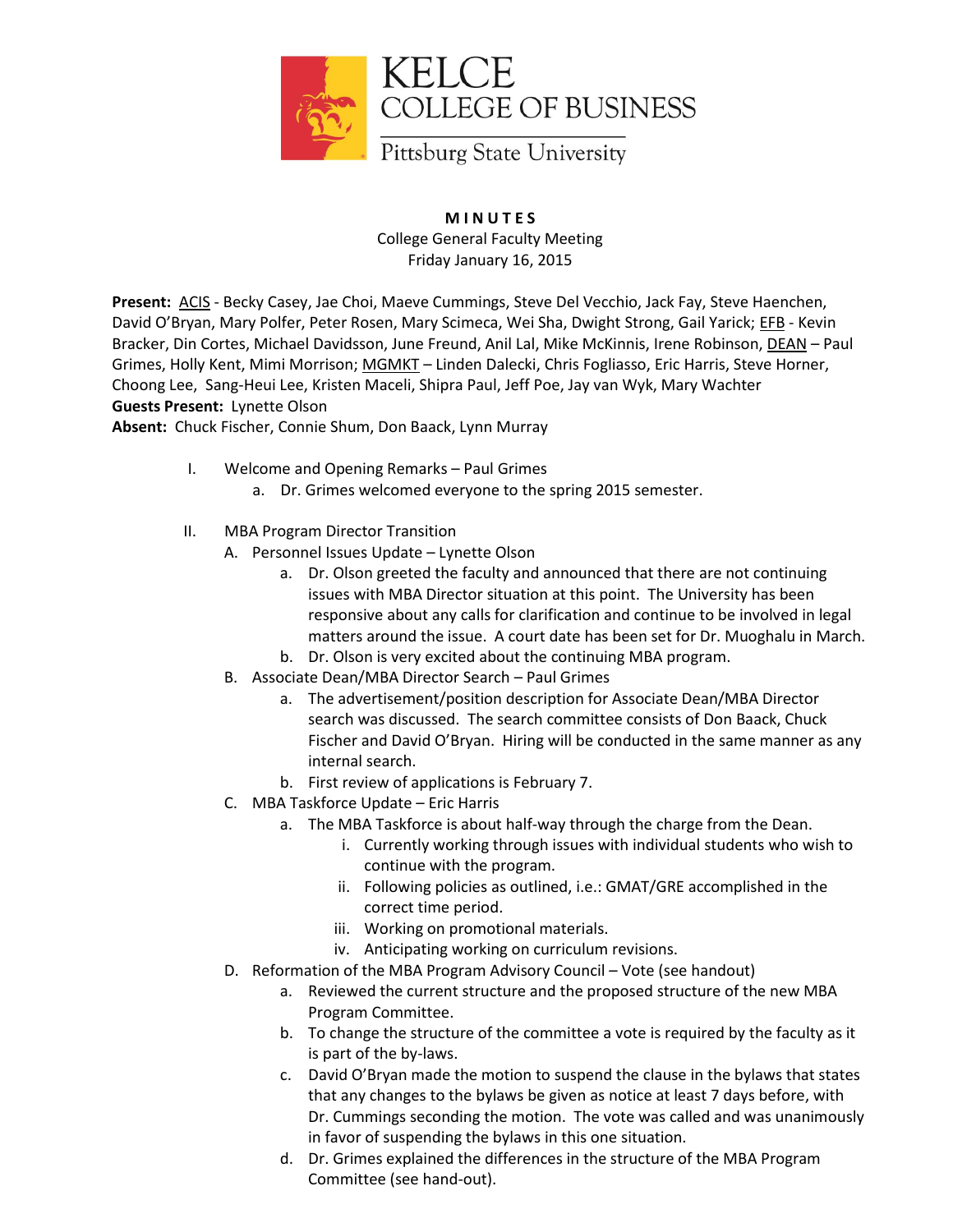- i. A motion was by made Steve Del Vecchio to adopt the change as outlined by Steve Del Vecchio, and seconded by Linden Dalecki.
- ii. Discussion followed on the importance of having more representatives involved in the MBA processes.
- iii. Kelce faculty voted unanimously in favor of making the changes to bylaws.
- III. Department Updates
	- A. ACIS Peter Rosen
		- a. The Department is currently in the process of conducting two faculty searches.
		- b. Dr. Rosen and others in the department are excited to be working on hosting a regional conference to be held at PSU in May.
		- c. Microsoft Office Specialist certification is now in place through CIS 130 course. PSU is considered a certified testing site (Kelce Computer Lab).
	- B. MGMKT Eric Harris
		- a. The Department has been working with the Small Business Development Center at PSU for the Business Strategy course. Jeff Poe briefly explained the work that the students in MGMKT 645 will be doing with small businesses in the area.
		- b. The Major Field Test will be conducted on March 10 (MBA) and 12 (BBA) in the Kelce Computer Lab
	- C. EF&B Din Cortes
		- a. Job Search for Assistant Professor of Finance official written offer is in the mail to the candidate, Fang Lin. He will start WF 15.
		- b. Mike McKinnis and June Freund will be representing the College with the Gates Foundation Lumen Grant and will travel to Portland, OR to learn more about Lumen.
- IV. Development Update Holly Kent
	- a. Holly discussed the recent newspaper article stating that Kelce will receive funds to renovate even though the new campaign is still in the silent phase (and presently unnamed).
	- b. Visits are planned to other universities to get a better idea of current Business School buildings.
	- c. Building/Facilities task force has been formed which consists of faculty/staff in the college. The task force will look at the current inventory of spaces in Kelce and then go on to determine long-term needs in a new/updated facility.
	- d. Need to keep this on the forefront of the PSU administrations eye.
- V. College Standing Committee Updates
	- A. Undergraduate Curriculum Committee
		- a. Committee has legislated a leadership course for Enactus, and submitted a change for a prerequisite for a CIS course.
		- b. Kristen Maceli is the COB Representative to the University Committee. David O'Bryan is the College Committee representative.
	- B. Assurance of Learning Committee
		- a. Dr. Harris announced that the committee met already this semester.
		- b. AOL and Curriculum Committee need to meet regarding the new standards and suggestions from our Peer Review team.
	- C. Strategic Planning Committee
		- a. Dr. Grimes stated that the SPC will be continuing its work during the spring semester. Progress was made during the fall retreat.
	- D. Faculty Development and Instructional Resources Committee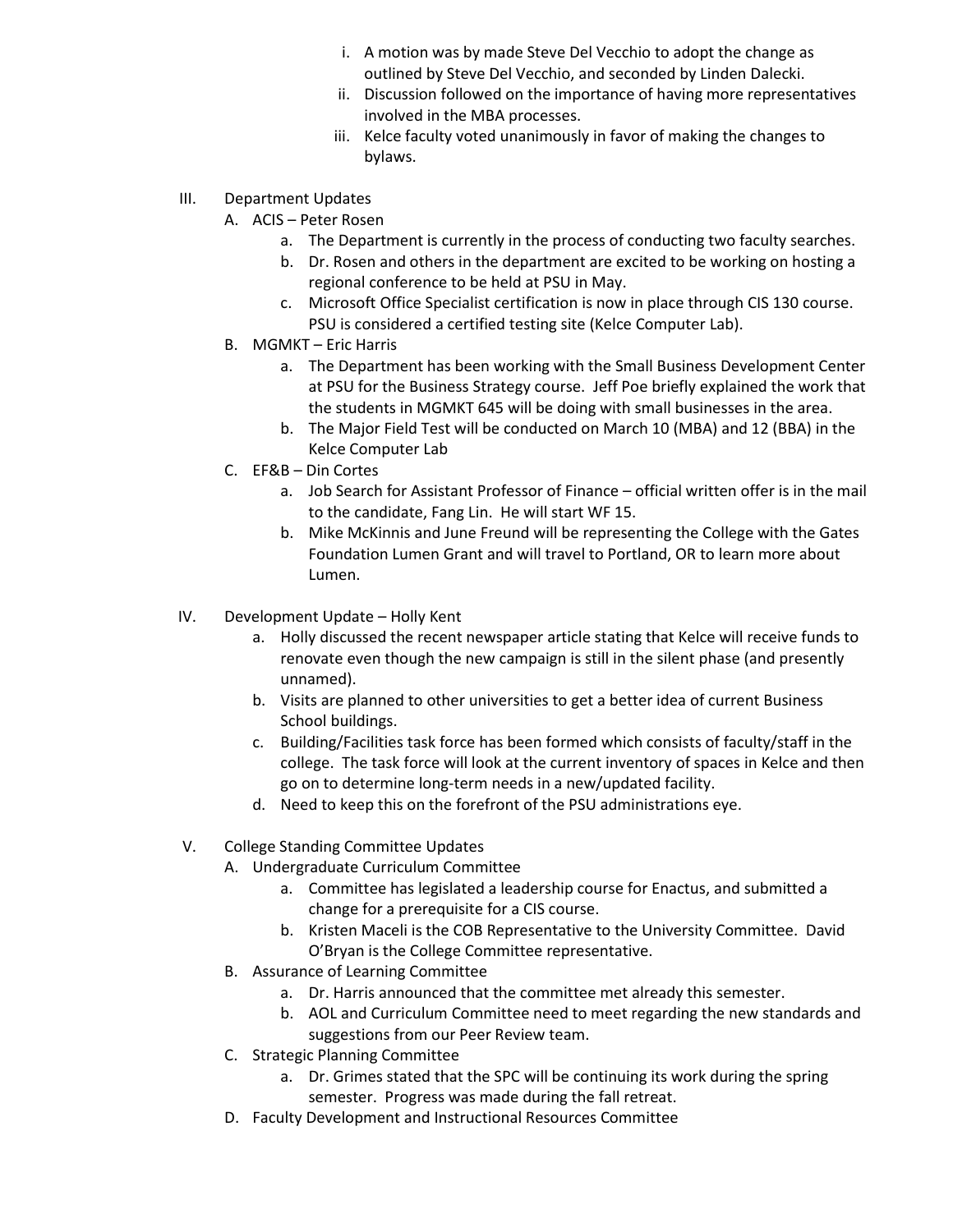- a. Ms. Freund announced that the committee had one Faculty Development workshop with David Hogard from Career Services at PSU. Dr. Bracker will conduct a workshop in March on Quality Matters.
- E. Student Reinstatement Committee
	- a. The committee has worked on normal reinstatements this year. There have been 3-4 requests this semester.
	- b. Dr. Grimes advised that the Reinstatement Committee may get a broadened charge through the new strategic planning process.
- F. College Academic Honors Committee
	- a. Dr. Sha stated that departmental honors projects are approved by the committee. Last semester 13-14 projects were approved. The deadline for applications for honors projects for this semester is February 6.
- VI. Faculty Exchange Agreement with SolBridge International School of Business Sang-Heui Lee
	- a. Dr. Lee discussed the new faculty exchange agreement with SolBridge International School of Business in Korea. The contract has been signed and we will be moving forward with exchanges.
	- b. SolBridge has many connections to Kansas and Pittsburg. The school has about 800 students with 4 MBA programs and 3 undergraduate business programs. They received AACSB accreditation last year. Most of the students are from Asia and all classes are taught in English.
- VII. Dean's College Update
	- a. General Announcements
		- i. New Tobacco Policy no smoking on campus. The no smoking on campus policy was discussed.
		- ii. Faculty Development Accounts
			- 1. Many faculty have funds in faculty development accounts in the Continuing/Graduate Studies office. Dr. Grimes asked that faculty spend these funds before using other college or department funds.
		- iii. Study Abroad Information pages
			- 1. Discussion followed on needing to send more of our students abroad to study.
			- 2. The college is currently working on getting more study abroad information out to students – will be listed on web pages and hard copies.
		- iv. College Meetings with President & Provost
			- 1. Scheduled for Friday, January 30
				- a. Dean 2:00 Deans Office
				- b. Chairs 2:30 121 Kelce
				- c. Faculty  $-3:30 121$  Kelce
		- v. Finals week course responsibility
			- 1. Contact Hour issue
				- a. Courses need to have a final or have something that is taking the place of the final so that course hours are met. This needs to be indicated in the course syllabus.
		- vi. Uniform Campus-wide Lab Printing Policy
			- 1. Price for printing in computer labs varies across campus
			- 2. A pilot program called "PaperCut" will be tested starting this spring. Students will pay for printing with Banana Bucks or a specific card for printing. Kelce will be a trial lab with the pilot program beginning in February or March of this semester.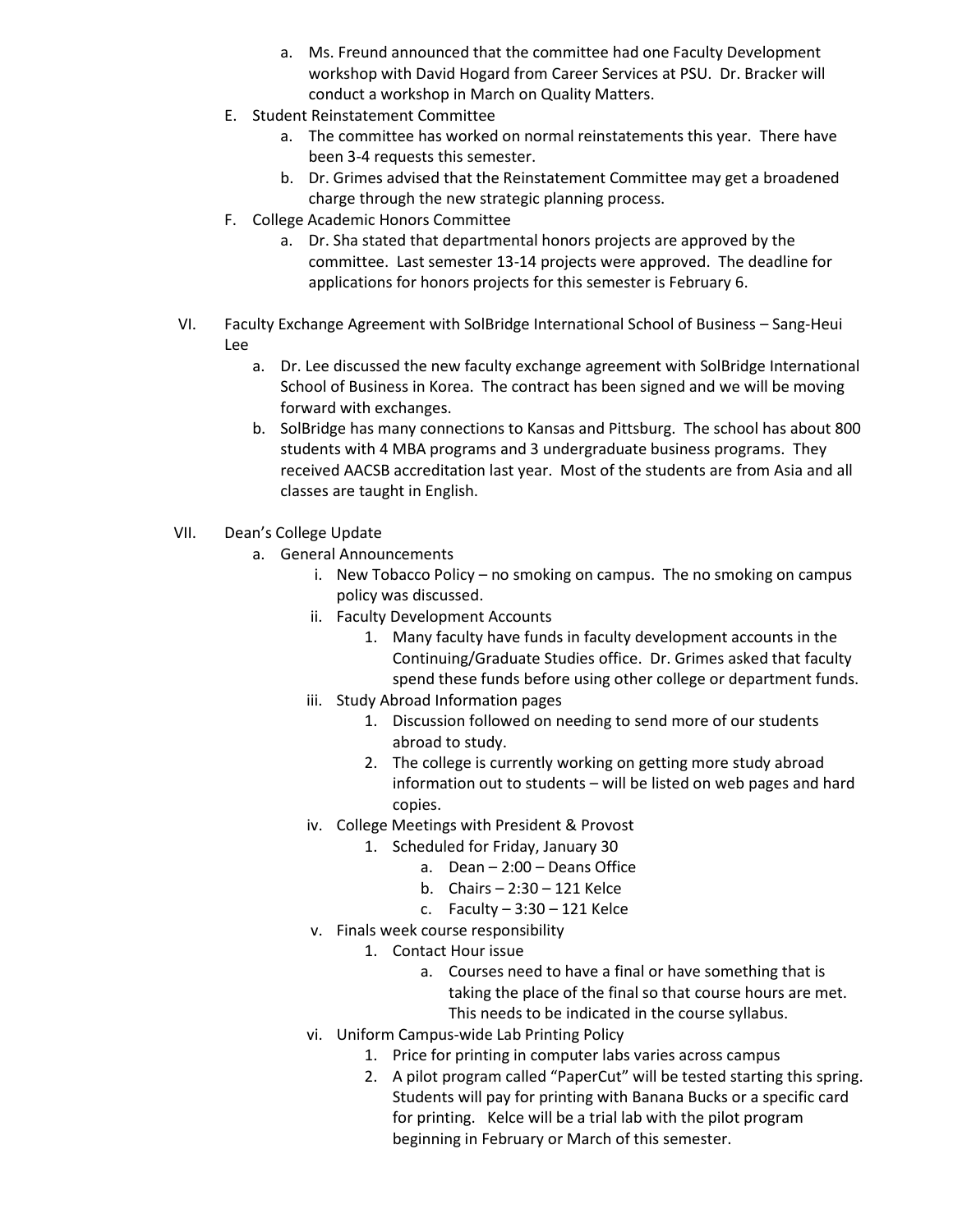- 3. The PLC has recommended that pricing schemes stay in place during the trial period and then roll out a new pricing schedule when everyone begins using the software.
- vii. Gorilla Gathering next week, Phillips 66 in Bartlesville
	- 1. Dr. Grimes will be visiting Bartlesville next week at the Gorilla Gathering
- b. College Strategic Planning Update
	- i. KLT Mini-Retreats held one last semester and will have another one soon
		- ii. Three Pillars
			- 1. Professionalism, Relevance, Growth
		- iii. To full SPC later this spring; will stay the course on major policies (E.G. Youngman grants) until the new plan is in place.
- VIII. Job Inventory Surveys (USS)
	- a. Organizational chart for the College of Business was developed for use with the Job Assessment Questionnaire required of all University Support Staff (formerly classified staff).
- IX. Curriculum Review
	- a. Upcoming AACSB Curriculum Conference in St. Louis in May
		- i. A team from Kelce is being assembled to participate
	- b. The college will commence with the curriculum review after new strategic plan is approved.
- X. Digital Measures:
	- a. Faculty are asked to keep up to date service and research activities.
	- b. Some Kelce faculty will be piloting Digital Measures for annual reviews this semester across campus.
	- c. Faculty were asked to be sure to upload their course syllabi each semester. Syllabi are not loaded into DM until the end of the semester. Faculty are still required to send electronic copies of syllabi to Dean's office at the beginning of each semester.
- XI. Building/Facilities Task force
	- a. A group of faculty/staff in Kelce has been appointed and are conducting a space inventory.
	- b. Trips to business schools facilities are planned.
- XII. Public Relations
	- a. The need to raise public and campus perception of Kelce is even greater given the events of the past six months
	- b. Faculty and staff were asked to keep spreading the word about all the good things happening in Kelce.
	- c. All are asked to work with Brett Dalton on stories about events and accomplishments.
	- d. Take advantage of our social media presence FB, Twitter (Dr. Murray, Dr. Grimes or Brett Dalton).
- XIII. Dean's Travel Dates
	- AACSB Reaffirmation Visits
		- Louisiana Tech; January 25<sup>th</sup> 27<sup>th</sup>
		- University of Houston-Victoria; February  $22^{nd} 24^{th}$
	- SEE Conference; February  $19^{th}$   $21^{st}$
	- (Tentative)  $AACSB ICAM$ ; April  $26<sup>th</sup> 28<sup>th</sup>$
	- Development trip with Holly; TBD
- XIV. Old Business none
- XV. New Business none
- XVI. Adjournment 4:20 p.m.